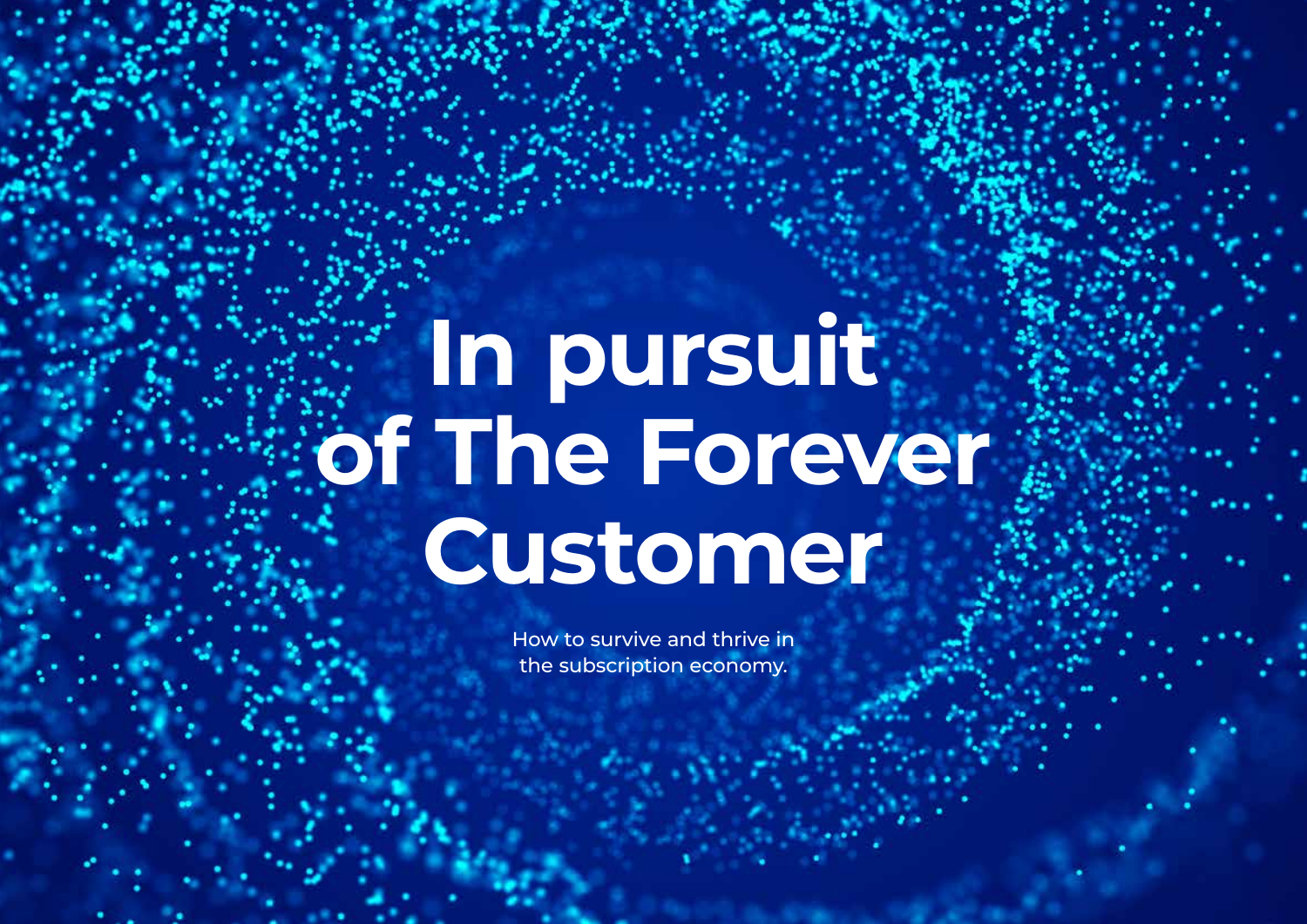

# **The briefest of introductions.**

#### **This is the age of subscription.**

It's transformed our lives as consumers (think Netflix, Prime, Deliveroo, your banking app, etc etc etc). And it's a model that's well on the way to dominating B2B, too. (Whatever your business is, I'm willing to bet you offer it as-a-service, or you've got plans to do so.)

But here's the thing. The way we do marketing hasn't kept pace. The old marketing-tosales-to-customer service model is swiftly becoming a relic, a process of baton-handing that means teams are disconnected, budgets are misspent, and metrics aren't aligned with what actually matters - driving revenue.

Well, now there's a new way. A way that doesn't just focus on acquiring new customers, but one that lets you go in pursuit of Forever Customers, the buyers who'll provide the predictable, repeatable growth and revenue that will help you thrive in the subscription economy.

#### **We'd love to show you how it works.**

**Andrea Glenn** CEO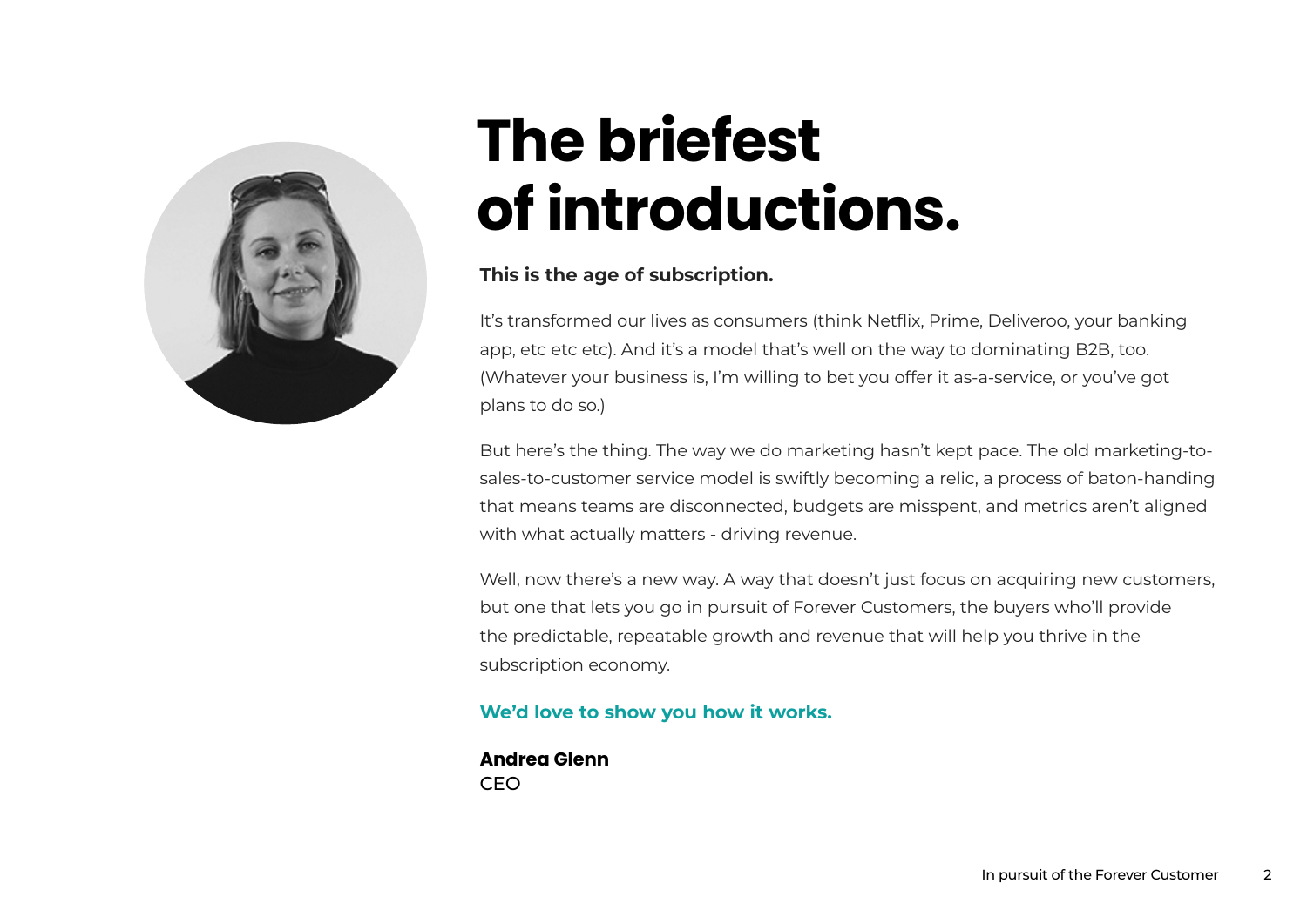## **Getting to know the Forever Customer**

# **It's time to say hello.**

**Who or what is the Forever Customer? Well, to be frank, it's YOU. It's us. It's everyone. Or at least we all have the potential to be. The Forever Customer is a natural offshoot from the big changes occurring in how people and businesses discover, get to know, use, and pay for what they need. And when we say big we mean huge, monumental, and possibly even ginormous.**

#### **Think revolution not evolution.**

It's a transformation that for many was first encountered as the 'Netflix model', where a new unspoken contract emerged between a business and a consumer: "give me simple and easy access to the latest and greatest content, and in return I'll change from being a periodic customer (buying only those items that pique my interest) to a subscription customer. A Forever Customer.

It's a model that first needed to be proved, as users sought confidence they were indeed getting a sufficient 'bang for their buck', and providers needed to make sure they could meet audience expectations and still turn a profit. But it's fair to say we're way passed the development phase. In fact today everybody is talking 'as a service' consumption models. Ownership is out, usership is in. Consumer preference is increasingly for subscription services over the ownership of physical products.

#### **The statistics alone highlight the direction of travel:**

- The subscription economy has grown over **435%** in the last 9 years
- 78% of international adults currently use subscription services (up from 71% in 2018)
- Subscription services have consistently grown **5-8x** faster than traditional businesses

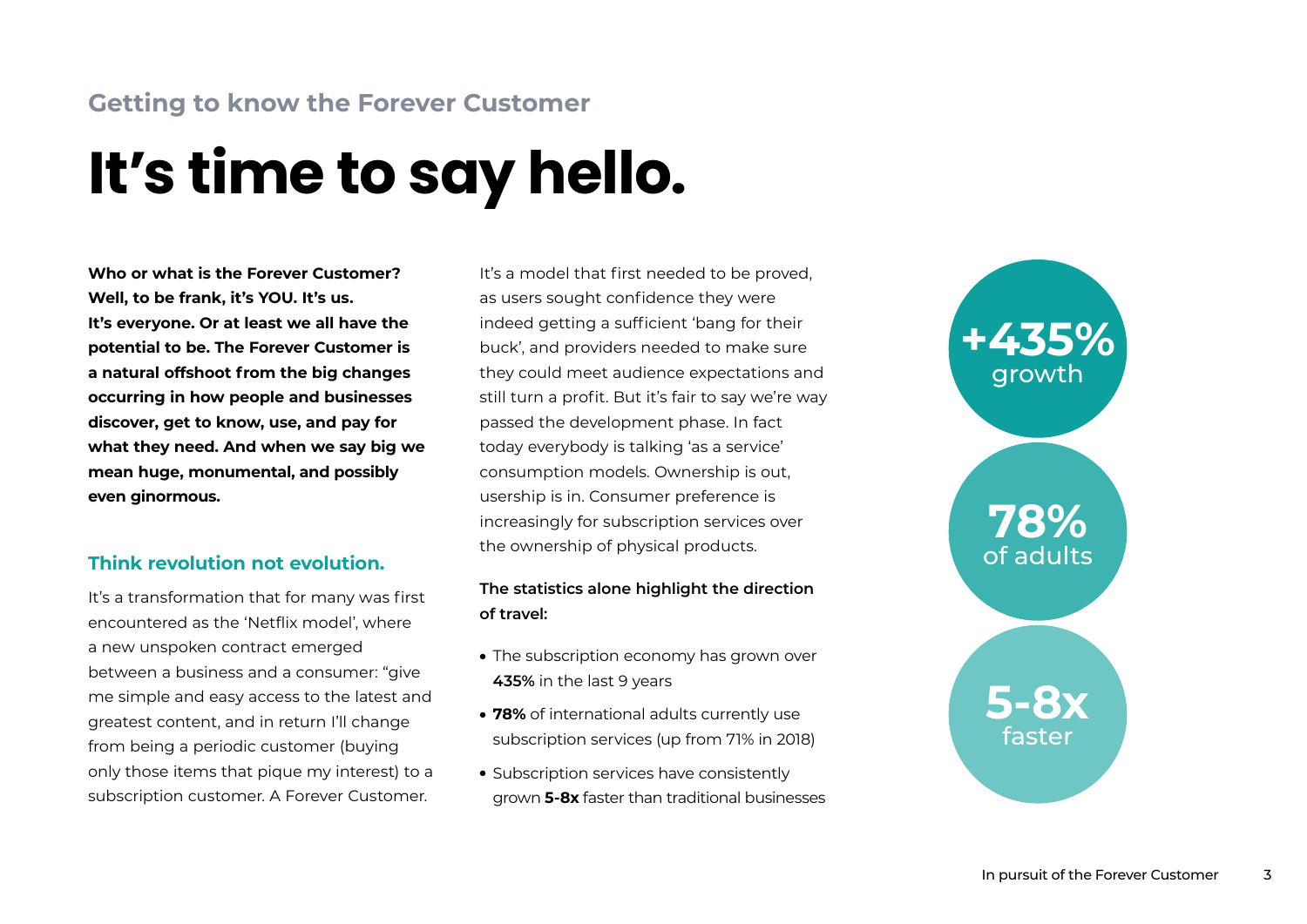# **Getting to know the Forever Customer**



#### **From products to relationships.**

The impetus behind such change has of course been technology. Enabling the subscription economy, from on-demand services to micropayment collection, is only possible through always-on connected experiences. Such is the cause, but the effects themselves have been fundamental – shifting the business world from a focus on closing a sale to prioritizing relationships. Once this is understood, the magnitude of the transformation we're witnessing can be fully appreciated. Certainly in the B2B space where prospect/customer engagement models have traditionally been based around short-term sales goals:

**An invest phase** (typically 6 months) where marketing take the lead in putting budgets to work for driving awareness and demand

**A convert phase** (3 months on average) where sales take MQLs and try to turn them from opportunities into closed deals

**A revenue phase** (ideally extending into the long term) where alongside support revenues, the hope is to up- and cross-sell new products as the customer relationship broadens

A model that will often see 90% of budget and activity dedicated to the first two sections.

#### **In the world of the Forever Customer however, this 'old school' approach simply isn't going to cut it anymore.**

The customer relationship, their needs and expectations, has moved on. They want engagement, and most importantly the delivery of value, to be based on far more

frequent and consistent interactions. And they want 90% of the budget and activity a business commits to this aimed at the revenue phase, a complete mirror image of what's been happening until now.

Doing this does of course require a radical re-thinking and re-engineering of the way businesses structure themselves. How they combine sales, marketing, customer success, and support functions. Basically how they structure everything to achieve close alignment with the needs of the Forever Customer. But get it right, and as Netflix can testify, you'll be in a position to build deeper, more meaningful relationships, protect revenues, and transform the way you engage with and win new business. Now and forever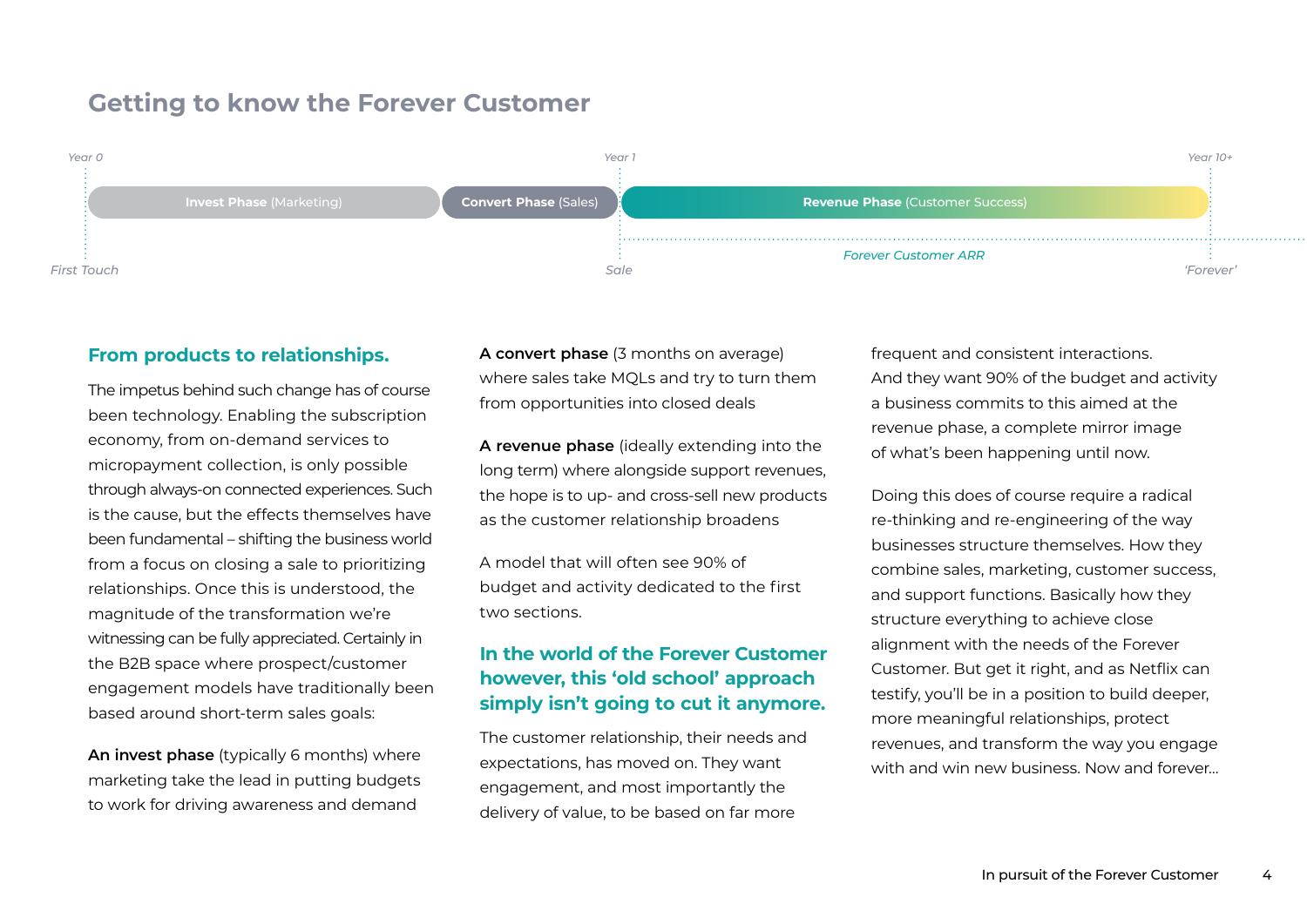# **Goodbye MQLs. Hello ARR.**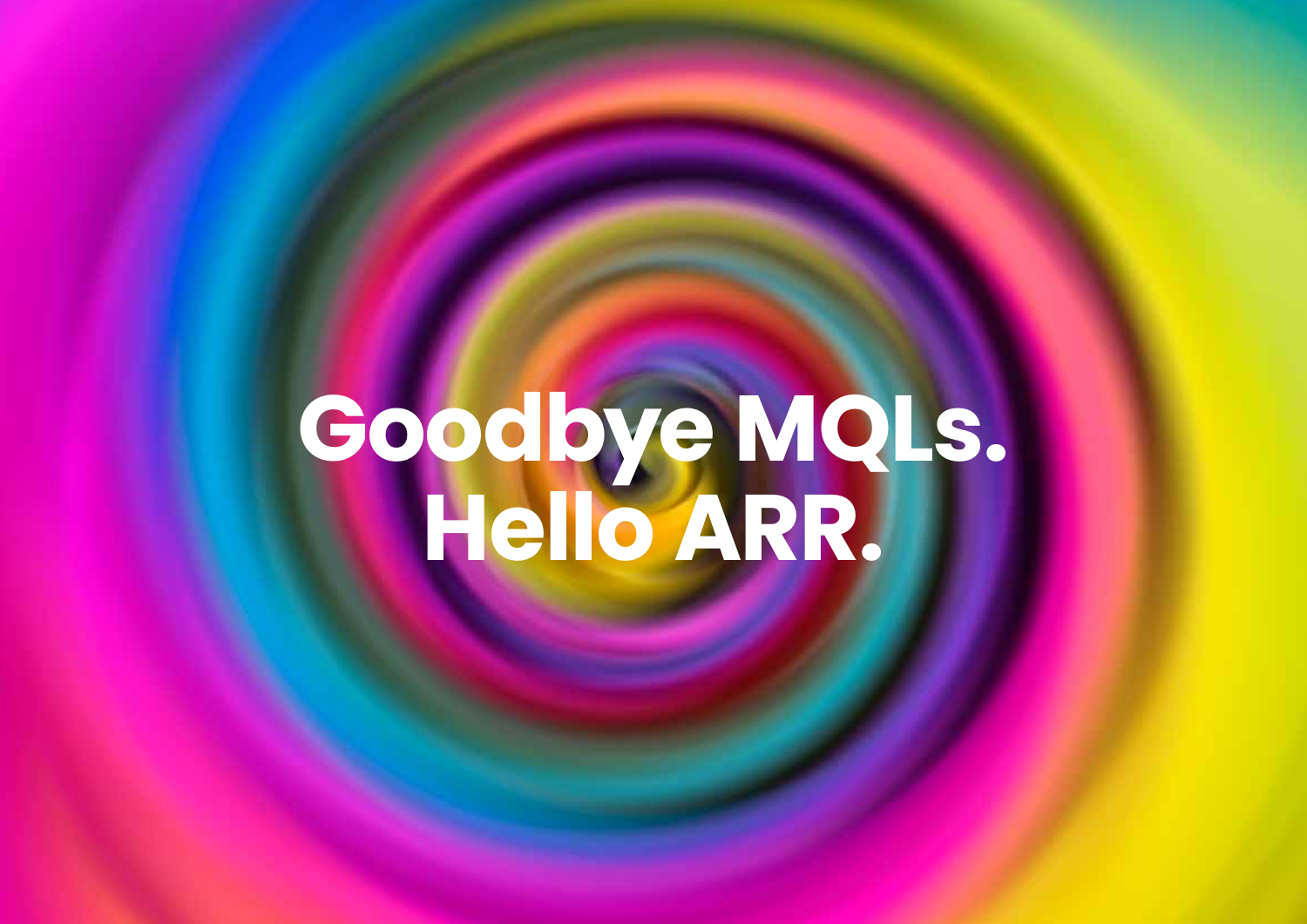# **A land of recurring opportunities**

# **Exploring the subscription economy.**

**To talk the language of the Forever Customer is to adopt a new range of TLAs (three-letter acronyms). In this environment the likes of ARR (Annual Recurring Revenue), MRR (Monthly Recurring Revenue), and LTV (Lifetime Value) hold sway, and with them comes insight into all the measurable benefits underpinning the subscription economy.**

#### **All of which can be boiled down to three words: predictability of revenue.**

Indeed, business success is increasingly centred on inspiring a commitment from customers to pay recurring subscription fees for services. It's a lens that adds a definitive tint of rose to the usual metrics of bottom line revenues, profit margins, and share price. Which is why many a Financial Director and CFO is looking at ways to generate more and more ARR. And not just the digital natives; Even older, more traditional businesses famous for selling physical products – be they anything from

farm machinery to fencing equipment – are trying desperately to introduce 'as a service' elements to their overall offering.

#### **Generating these subscription payments is fast becoming an obsession.**

That said, the reality is that delivering on this priority requires a few new chapters to be added to the marketing and sales playbook. In fact scrub that: it requires a whole new set of game plans altogether. That this is the case can be seen in the way prospects increasingly want to engage with a new product, and the *freemium, premium, teamium model:*

# **Freemium**

where free access is provided to a limited version of a product, and where prospects get to test it out in their day-to-day

# **Premium**

Where the prospect, having decided the product is a useful addition (a mental process that quickly turns to 'must have'), becomes a customer and subscribes to the full version

# **Teamium**

where the customer, now a committed advocate, shares the product and persuades colleagues to adopt until the whole department of company is also subscribing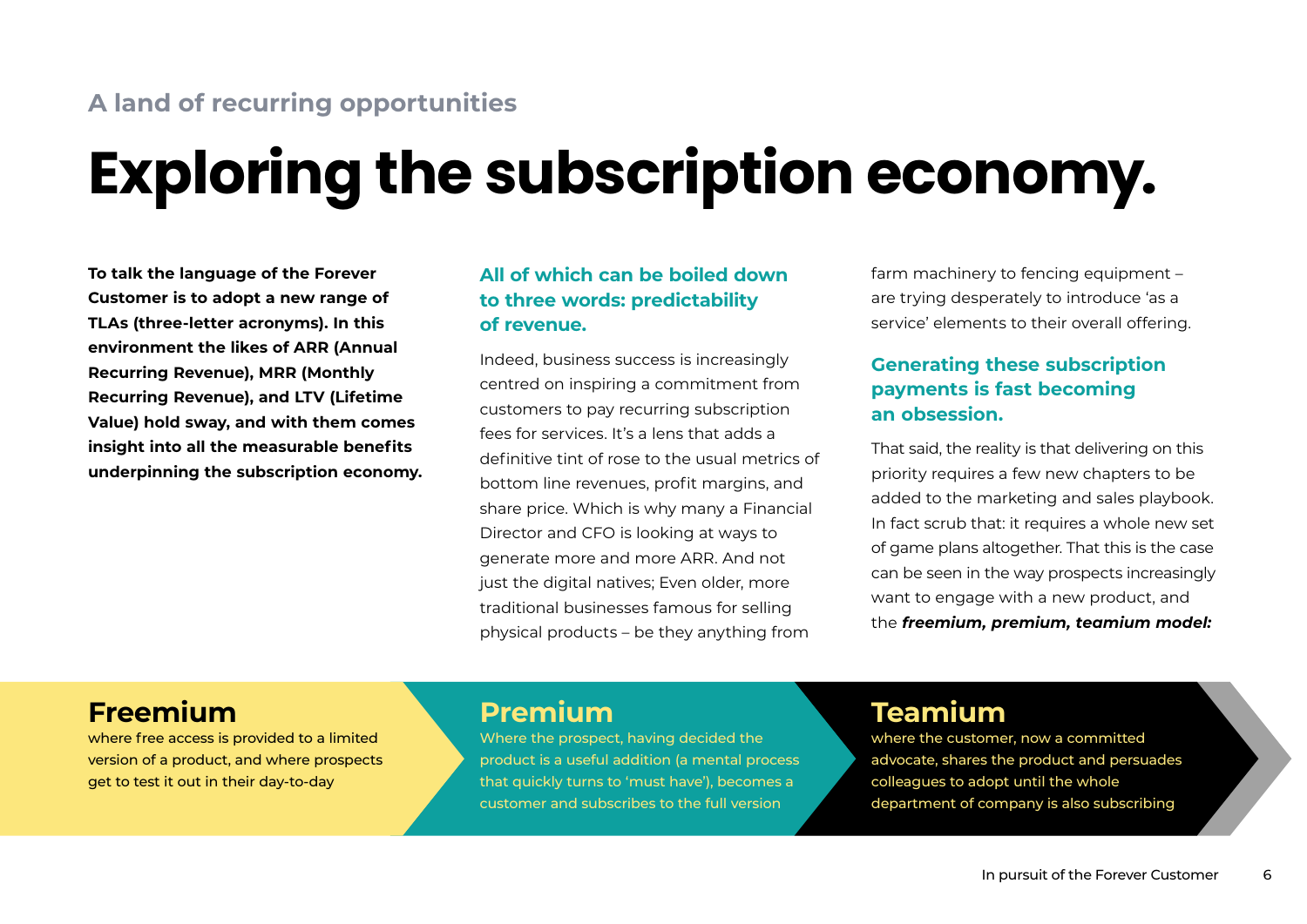## **A land of recurring opportunities**

#### **In other words you engage them, get them hooked then get them booked – forever.**

That's great of course for boosting subscription revenues and ARR. But the subscription economy also demands that businesses continually enhance the product or service in question. To delight customers with fresh innovations and an awesome user experience designed to keep them on board and to maximise their LTV. And it's here that subscriptions become less transactional, and instead exert a cumulative effect on building a relationship between brands and customers.

#### **The big differentiator throughout is innovation.**

Not just in your product offering, but also in the way customers are engaged across any number of diverse touchpoints. Hence the fascination with companies deemed 'disruptors'.

Yet take a look at these and aside from a few that have managed to develop a truly unique product, the majority are disrupting by simply doing the basics better than anybody else. They've recognised the value of convenience, of simplicity, and that there are easier ways to sell and support their customers across a subscription model.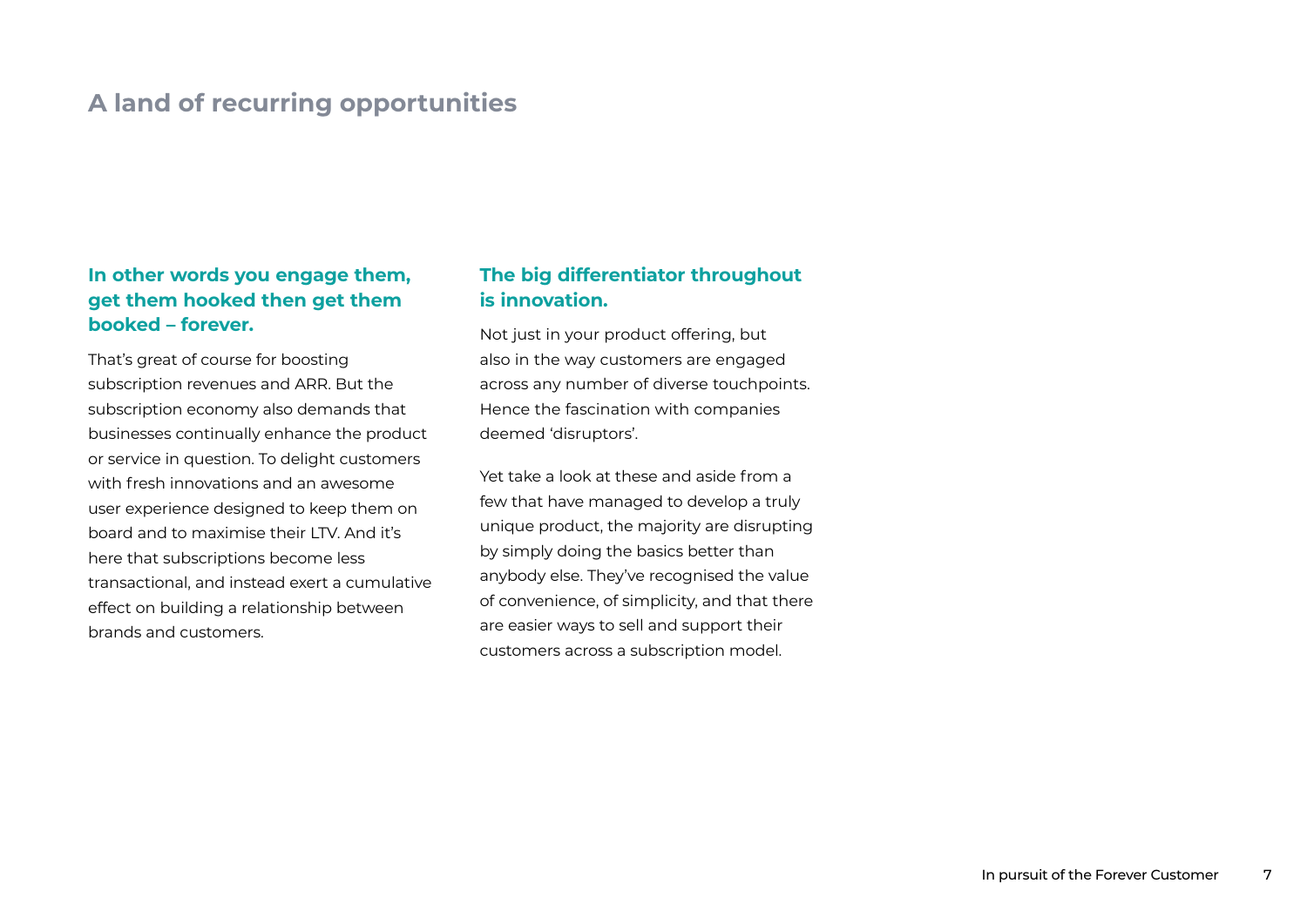## **A land of recurring opportunities**

#### **Not rocket science, though it can often feel so.**

So how to disrupt the act of customer engagement? Well, think about how most companies go about this – with the traditional emphasis on building brand, generating demand, and closing sales. All are obviously important, with sales in particular seen as the ultimate end-goal (or at least the source of immediate revenue, hence the executive focus placed on it).

An equally hard part however is in understanding what to do with customers after you've won them over. Finding ways to build, maintain, and enhance a relationship that go way beyond the first few months needed to get them up and running – spanning instead the customer's full LTV.

#### **Doing this demands a different form of engagement.**

It also demands a more aligned operating structure that removes the artificial distinctions between sales, marketing, and whomever. In the subscription economy, maintaining ARR models requires everybody within a business to understand where time and effort needs to be expended across the invest, convert, and revenue phases. And it needs a leader who's able to see the big picture and to optimise every facet of the customer experience journey.

A leader that goes by the name (well, job title) of Chief Revenue Officer. Drum roll please.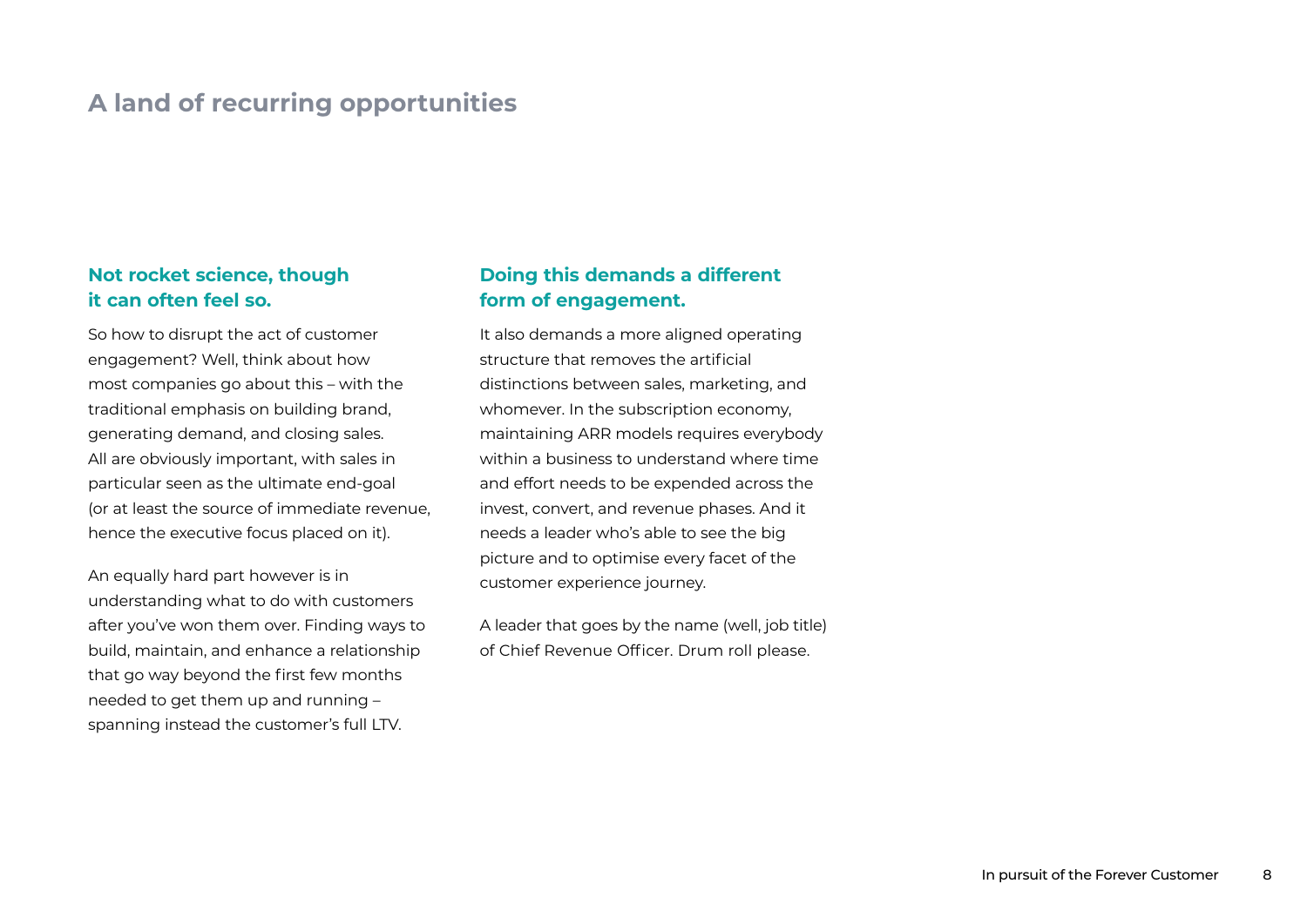# **A modern hero for a modern age.**

**The job description for a CRO should really come down to one line: build a digital revenue team able to cover all phases of invest, convert, and revenue.** 

That's it in a nutshell. Multifunctional teams that include those who've traditionally worn hats marked 'sales', 'marketing', 'brand', 'product', and 'customer success', able to attract prospects, turn them into customers, then keep them delighted into the long term. A team of different, complementary skill sets focused exclusively on ARR and LTV. A bit like the Avengers, but with less spandex.

#### **The biggest challenge facing the CRO however comes in breaking up siloed operating structures and mentalities.**

Plus there's the need to move the business beyond out-dated ideas like MQLs and SQLs. Instead, the emphasis is placed squarely on any and all activities that support unified

customer engagement and contributes toward subscription revenues. Every customer-facing activity therefore needs to be placed under the microscope. As does the investment associated with each phase. For the CRO, the ask will be to redistribute funding in line with constantly evolving customer behaviour. Budgets will still need to be in place for the upfront phases, but this now needs to be sympathetic to the on-going creation of ARR. As does the way prospects are approached in the first place. With methods like freemium to teamium and product led growth, the priority shifts toward engaging and empowering the users of a particular product – rather than just winning over the initial buying committee.

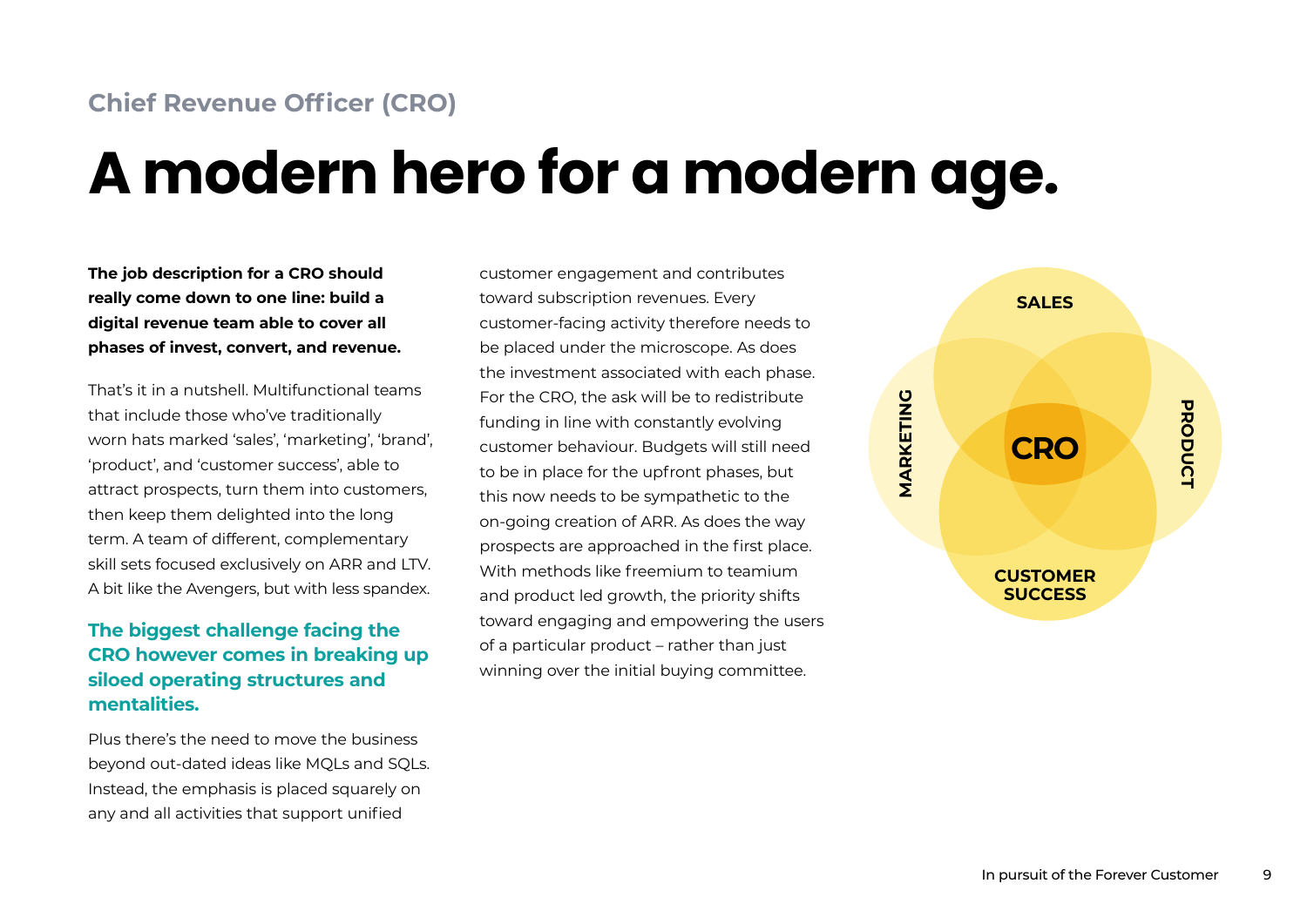### **Chief Revenue Officer (CRO)**

#### **Every investment needs to be made with the word 'relationship' in mind.**

To date, and as previously mentioned, the conventional (read: pre-subscription economy…) approach has seen 90% of marketing and sales budgets diverted toward the invest and convert phases – and are thus seen as a heavy cost to any business. A good CRO will look to reassign this spend, with a heavy portion now directed toward the revenue phase. The goal being to drive new opportunities from across the existing customer base, as well protecting ARR. It's also about breaking the (seemingly endless) cycle of investing purely to find and convert one new prospect at a time, then rinsing and repeating – to be replaced by a more fruitful and on-going engagement.

That's why the digital revenue teams of tomorrow (or even today in forward-looking companies) will all pull in one direction, toward the Forever Customer. A shared

objective supported by shared incentives and rewards.

#### **Digital Revenue Teams will look at the world differently.**

If initial prospect engagement shifts from wanting to bring in new quarterly sales to building a Forever Customer, then so do the tactics in use; A good example here being marketing automation tools. Up until now, this technology was principally used to identify some poor soul who'd made the mistake of downloading an infographic and providing an email address. Once identified, the prospect would then face the spectre of 'continuous nurturing' until he/she/nonbinary gender cracked and agreed to become an SQL.

But the demands of ARR are uniquely different. In this reality, Digital Revenue Teams understand that they can deliver as much revenue as that achieved through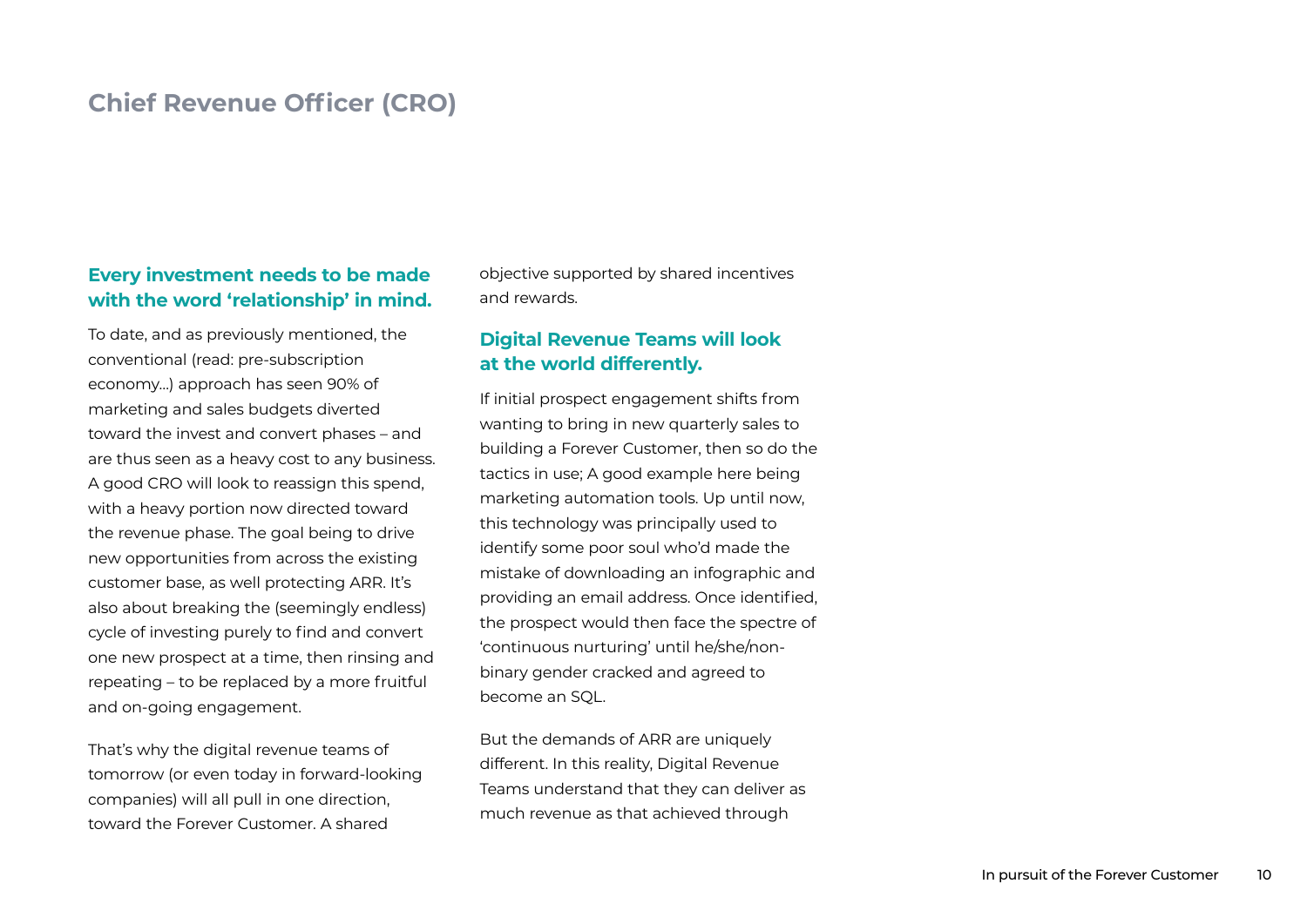# **Chief Revenue Officer (CRO)**

traditional methods by broadening their thinking. Instead of focusing budget (and therefore cost) in unsolicited prospect engagement, they can focus more of their time on nurturing actual customers and:

- Understanding who's doing what with the product/service involved.
- Looking for indicators that the customer's interest is beginning to wane.
- Implementing churn and retention strategies to keep customers committed to their subscriptions.

#### **Because everything really does change when the key metric (revenue) goes from being a one-off(ish) payment to on-going, recurring payments.**

This is the opportunity that lies ahead, as the 'rush to as-a-service' gains even more momentum; Where the millions spent each

year on the invest phase alone will begin getting stretched out across different touchpoints across the Forever Customer journey; And where the way performance itself is measured will also go through fundamental change to incorporate the ARR model.

Saying goodbye to tried and tired concepts like MQLs and SQLs will be hard for some. But truth be told, they're a 300-year old failed experiment that's now being exposed in the subscription economy. It's time for out with the old and in with the new…designed to keep them on board and to maximise their LTV. And it's here that subscriptions become less transactional, and instead exert a cumulative effect on building a relationship between brands and customers.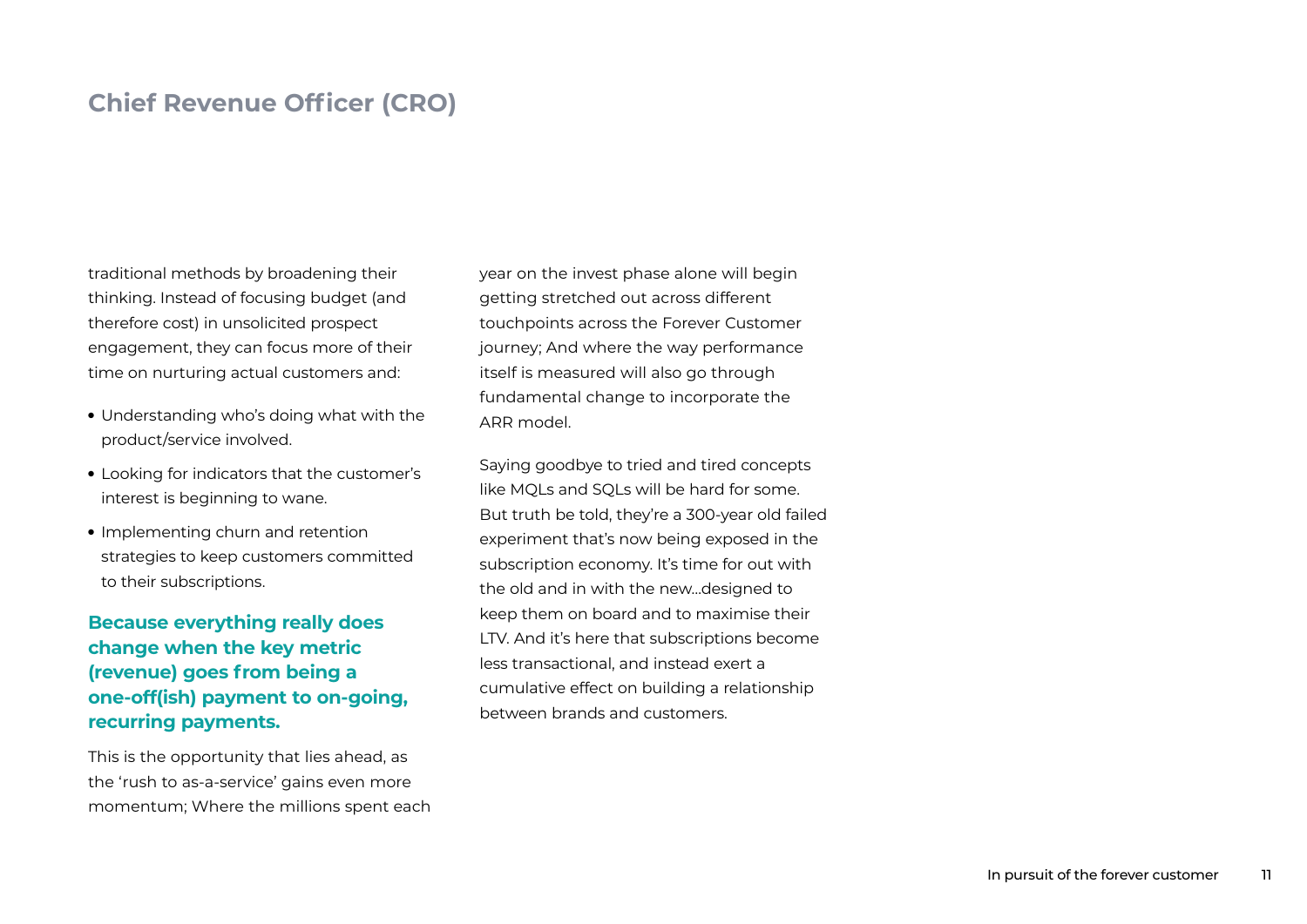# **Frictionless journey to revenue.**

In pursuit of the Forever Customer 12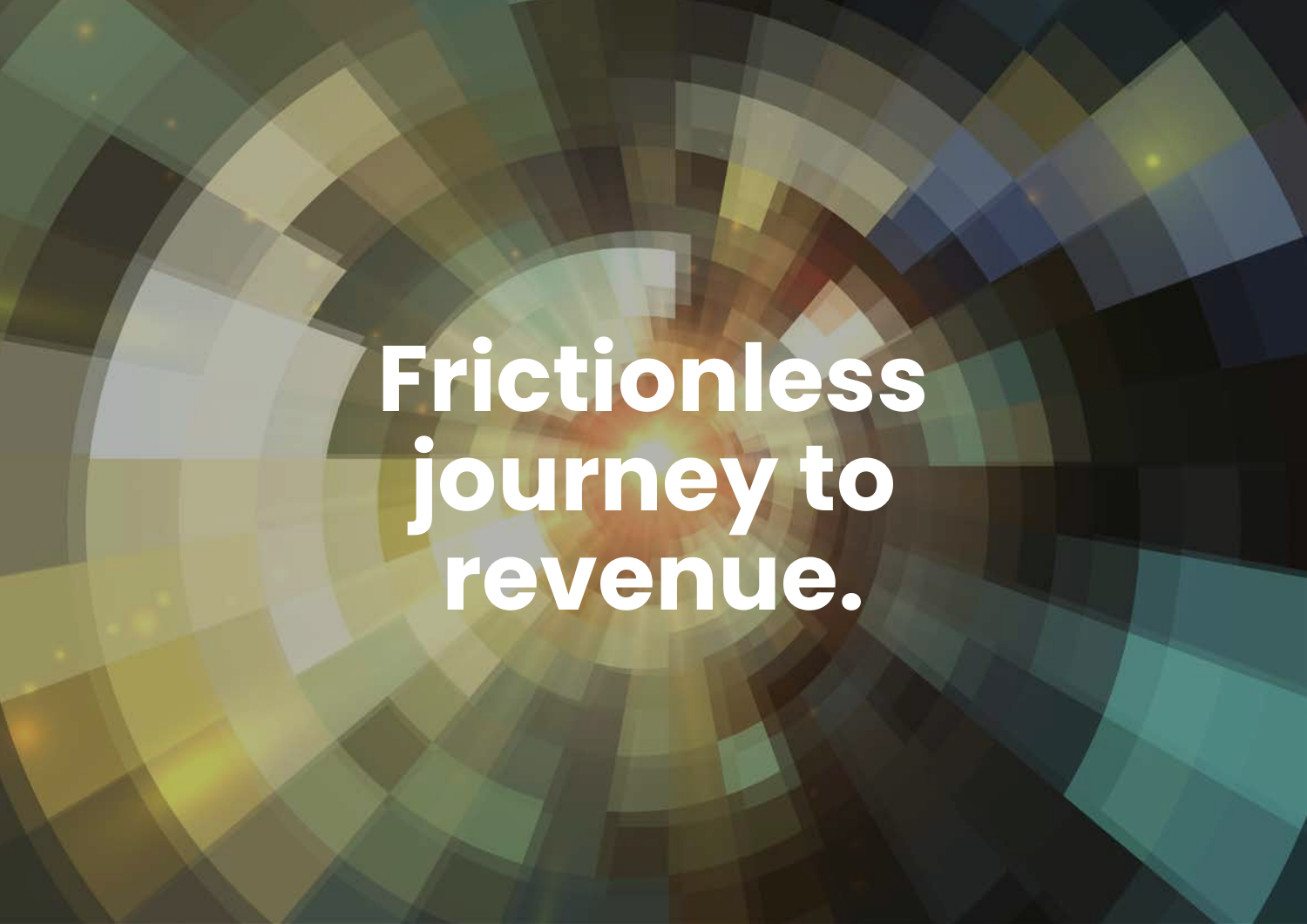## **From first touch to forever**

# **Hearts & minds at every touchpoint.**

**Let's start this section with a short example: People who like coffee will regularly go to their favourite coffee shop to buy a cup. Maybe more than one throughout the day as they rely on the restorative power of caffeine. This makes them (unsurprisingly) buyers. But then they see a subscription service: purchase this and they get access to multiple cups of coffee each and every day for a set price (which usually ends up saving them a chunk of change). If they go down this path they become users. And users will frequent said coffee shop more often, and regularly buy other products (sandwiches, crisps, mugs etc.) – often at a premium.**

That's because they're buying into the brand, an act reinforced by the sense of getting a 'good deal' (that's enabled by the subscription), which quickly turns them into advocates. Now keep adding extra value to this subscription (exclusive discounts etc.), and you've got a loyal customer on the path from first touch to forever.

#### **And as we all know, loyal customers generate more growth.**

Better still, it's here that we make the transition from a focus on buyer personas (old school) to user personas (new school). Doing this instantly makes life easier. That's because it moves us away from the complexities involved in trying to cater for that shadowy cabal known as the 'buying committee' – complete with the usual mix of decision-makers and influencers.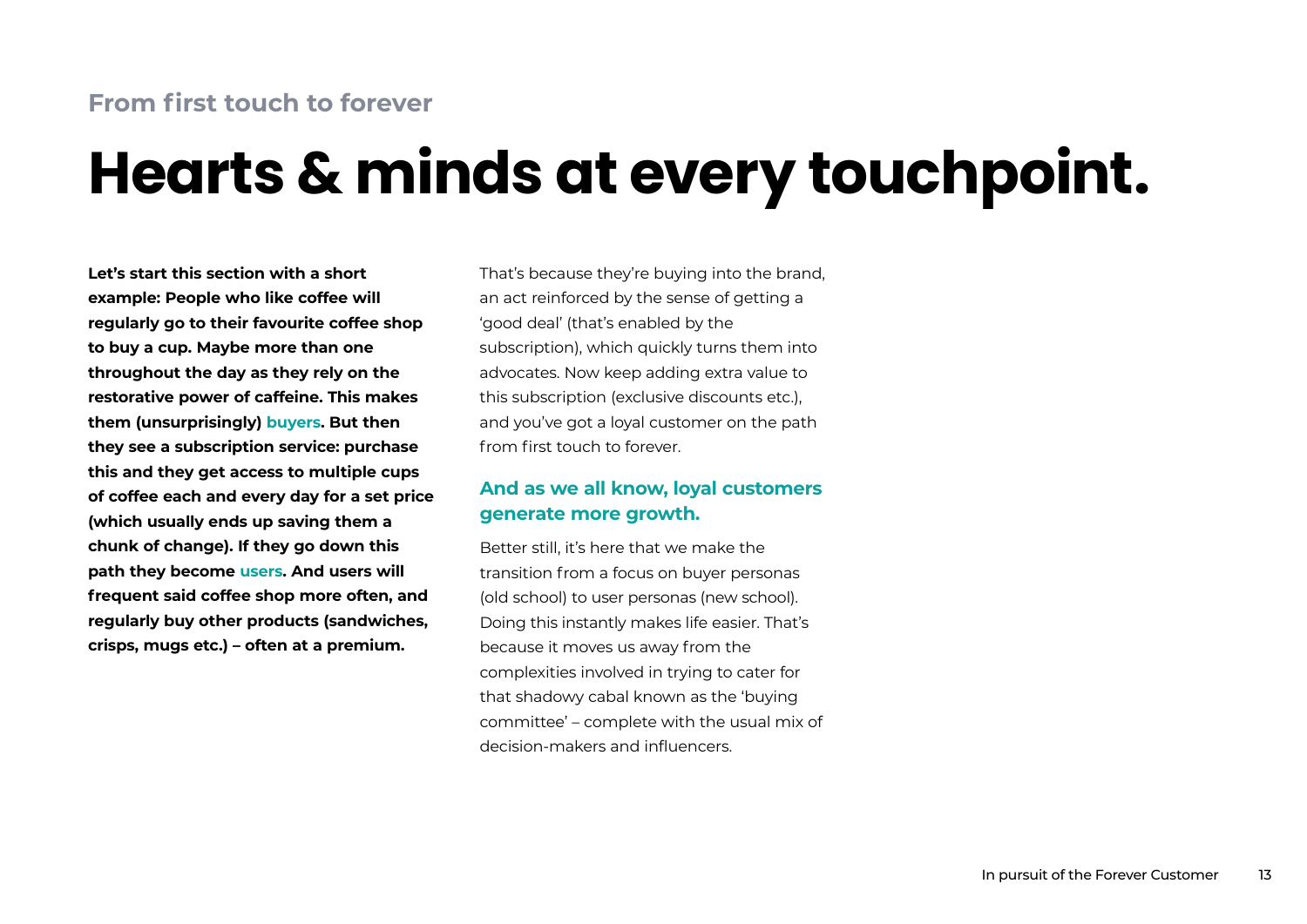### **From first touch to forever**

#### **Most importantly, it moves us toward the user.**

A bottom-up level of influence, where people are learning to love a new product before buying (freemium to teamium) and push for its adoption, or blown away by what a technology/service/all-in-one hedge trimmer can do (product led growth). Where functionality and usability are the key forces driving growth, rather than trying to 'drive demand' the old fashioned way. A process that helps cut the cost of every first touch, meaning there's more cash available to focus on forever.

#### **The nature of customer interactions is now radically different.**

Which basically means businesses have to make every touchpoint count. More specifically, they need to make the most of every engagement. Certainly with regards to product usage data, that lets you know who's doing what, and the opportunities now open to extending this user relationship:

- To offer new services or 'switch on' new capabilities to reward 'super users'.
- To map successful customers (the way they're using/deploying your product) into other organisations to demonstrate what's possible.
- To find new and innovative avenues to communicate with prospects and customers, in ways that put the right information where and when they want it.

And all supported by a rich mix of tactical elements such as churn strategies, in-app communications, user group management, up- and cross-sell advocacy strategies, and multi-dimensional nurture capabilities.

#### **The question of course is: how can we blend these together to create a continuous customer experience?**

It's a good question too, because most marketing and sales functions (and indeed B2B marketing agencies) are set up to play in the invest to convert phases. Moving into the revenue phase requires different types of behaviours and insights; to be confident in making 'light' versions of their product free to use (as an example), and to build a complete picture of what it means for users to stay with the same company over the long haul – and what they want in return. This is where you need partners who understand the bigger subscription universe, what works, what doesn't, and what's going to deliver the best ARR. A partner like Ledger Bennett.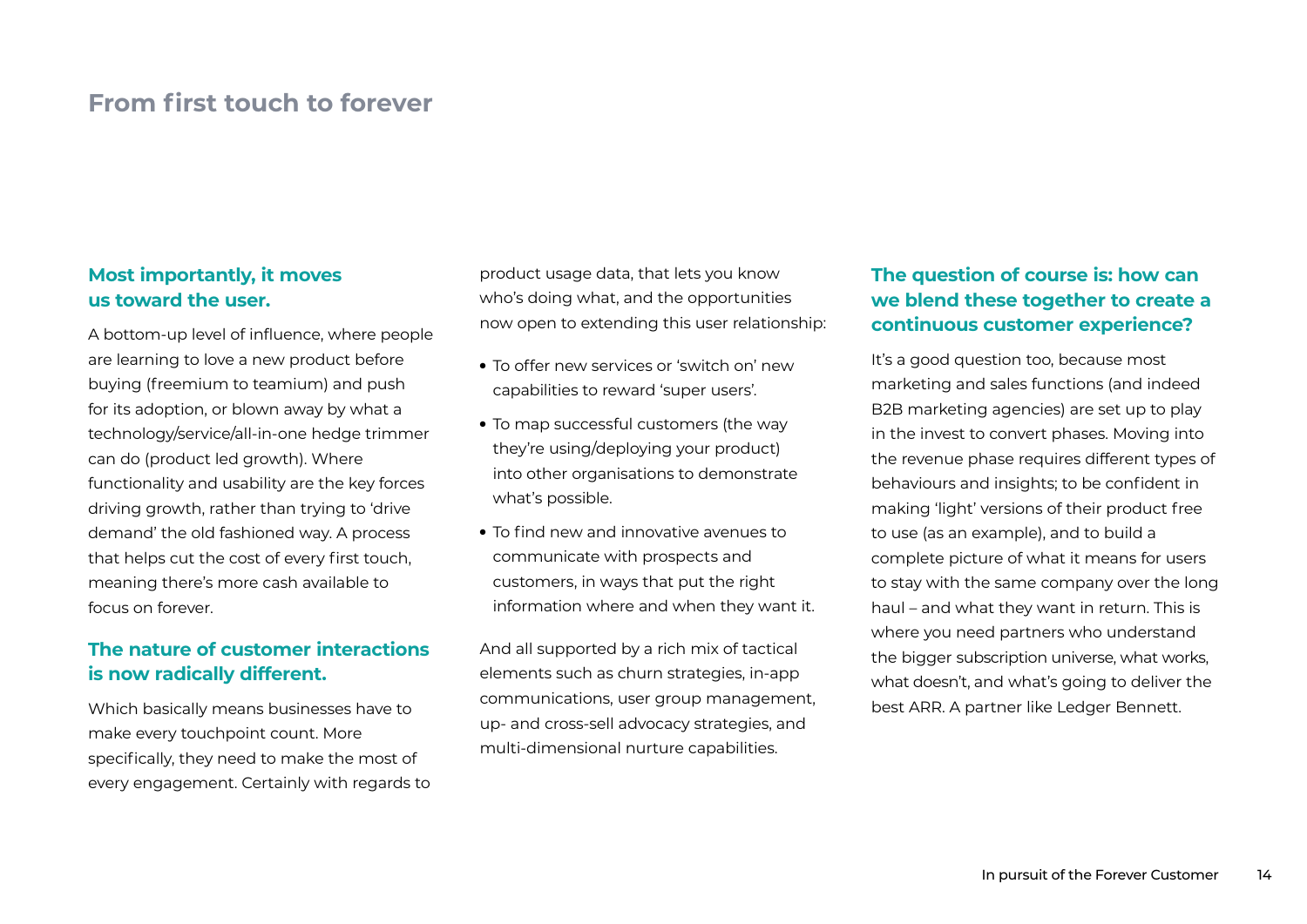# **The Ledger Bennett bit**

# **Let us extend a helping hand.**

**For our part we'll keep it short and simple, as we'd much prefer to talk you through our proposition with a face-to-face chat. But the top line is that we help support businesses wanting to succeed in the subscription economy in three key areas:**

### **Building out your Digital Revenue Team**

Our Managed Service offering FuildTalent can help ensure the right blend of skills are always available for your Forever Customer journey, across content creation, analytics & planning, acquisition & media, and technology.

# **Accelerating the shift from MQL to ARR**

Our SaaS capability gives you end-toend revenue insights for both buyer and user personas. We call it Cortex.

# **Driving the first touch to forever**

We're a branding, nurture, and creative agency that knows how to engage business audiences and build on-going interest in a customer's products.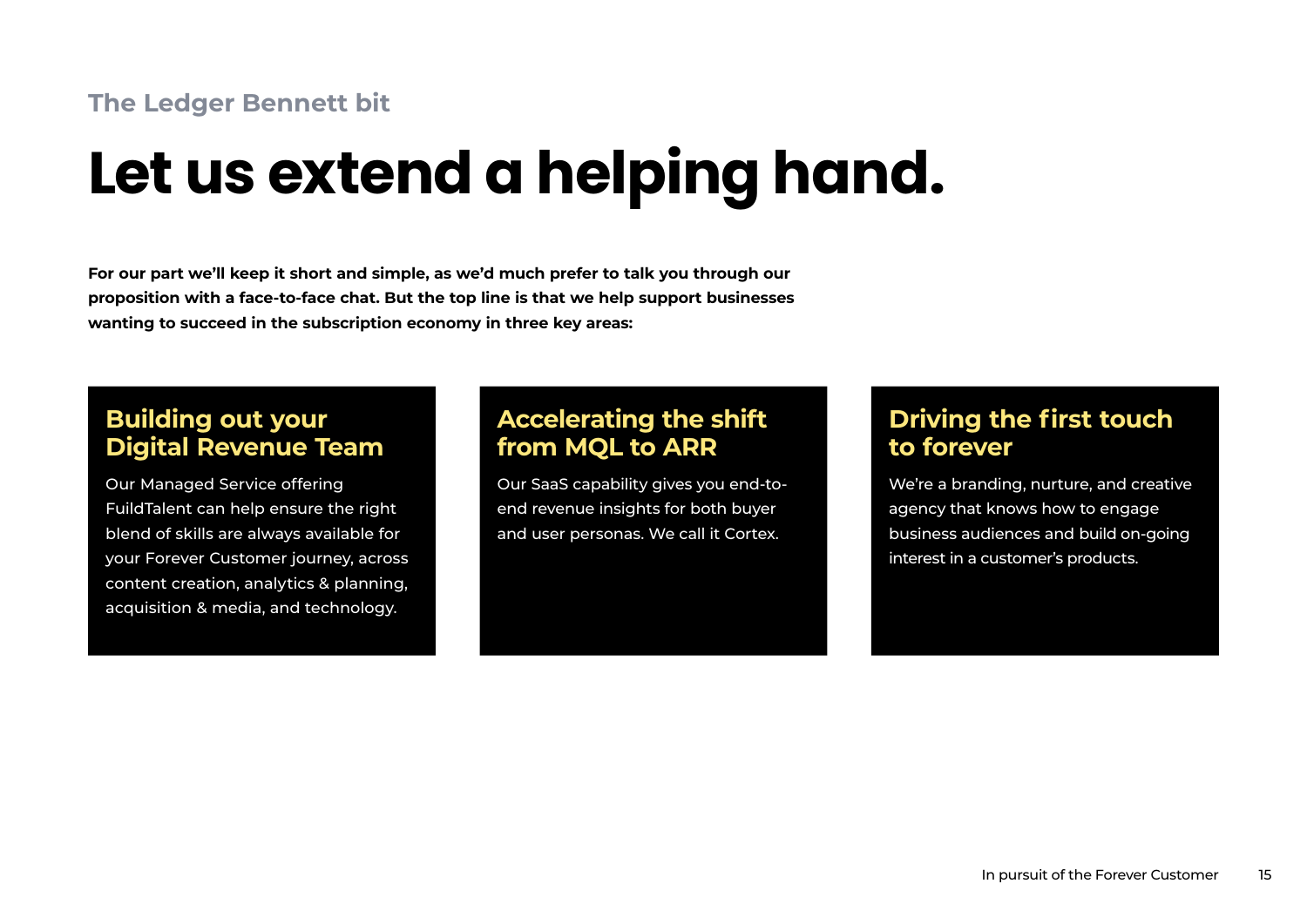### **The Ledger Bennett bit**

# **The Forever Customer revolution is already in full swing.**

We'd love to take you through our Forever Customer methodology and vision in more detail and explore how it can be applied to your organisation. If you're ready to dive in though, we would suggest a collaborative session or a joint planning workshop. Any feedback, comments or questions you have in the meantime would be most welcome.

Just drop us a line.